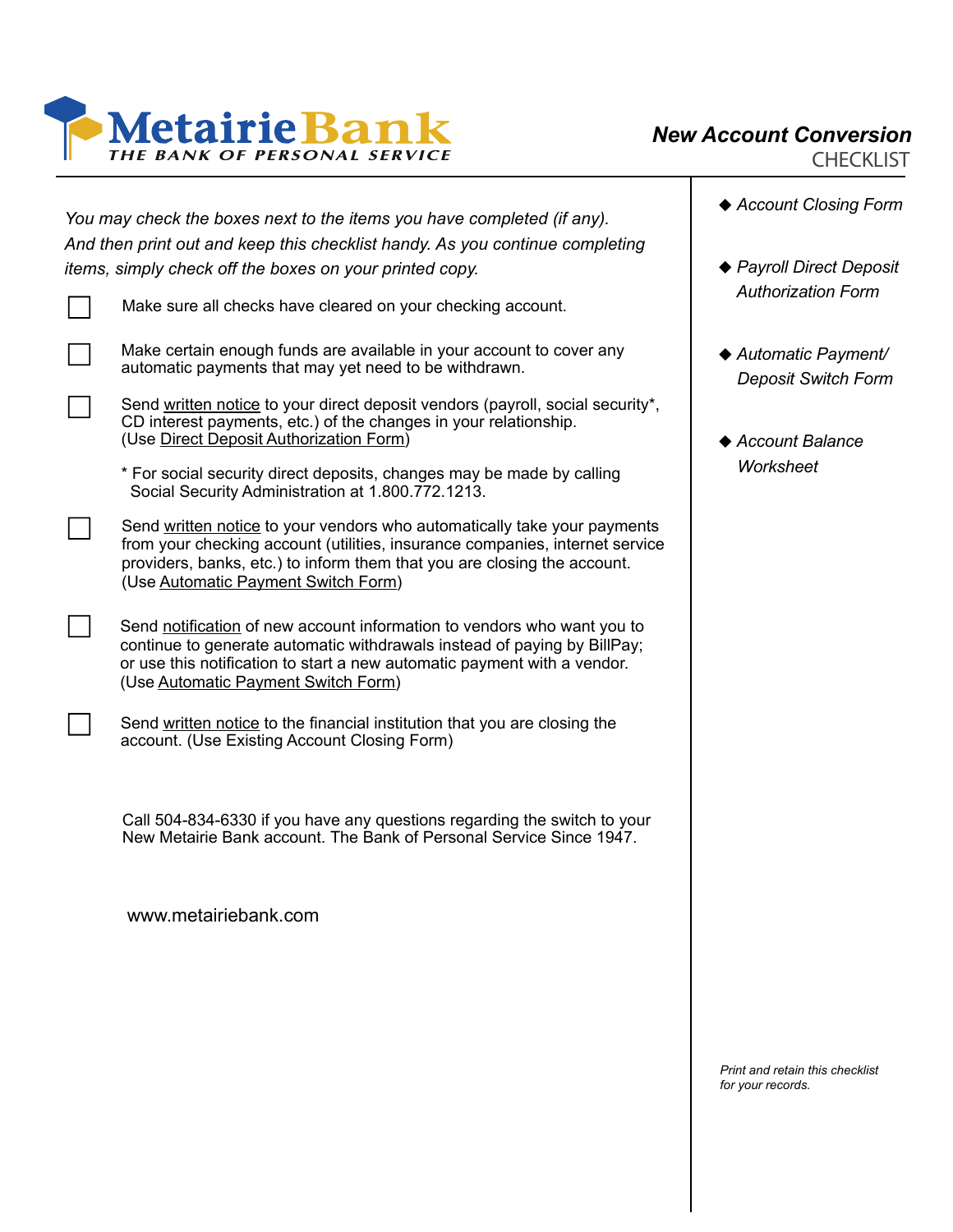

Last Name

*Send the direct deposit authorization form to the company\* making the direct deposit. For your payroll direct deposit, please give this form to your Human Resources department. If you have social security or other governmental direct deposits, please refer to the note in the left column.*

## **Staple the voided check from your new Metairie Bank Account below:**

## *Payroll Direct Deposit AUTHORIZATION*

*Complete this form for each company with which you have a payroll direct deposit.*

| Last Name                                                                                                         | <b>First Name</b>  |              |
|-------------------------------------------------------------------------------------------------------------------|--------------------|--------------|
| <b>Street Address</b>                                                                                             |                    |              |
| City                                                                                                              | <b>State</b>       | Zip          |
| <b>Work Phone</b><br>Home Phone                                                                                   |                    |              |
|                                                                                                                   |                    |              |
| Social Security Number                                                                                            |                    |              |
| Employer's Name                                                                                                   |                    | Phone Number |
| Employee ID Number or Department                                                                                  |                    |              |
| <b>List Account Numbers Below:</b>                                                                                |                    |              |
| <b>Previous Account Number</b>                                                                                    |                    |              |
| Previous Bank Name                                                                                                |                    |              |
|                                                                                                                   |                    | 065404560    |
| Metairie Bank No. & Routing Transit                                                                               |                    |              |
| $\bigcirc$ Checking<br>Type of Account (check one)                                                                | $\bigcirc$ Savings |              |
| Check only one:                                                                                                   |                    |              |
| A New Authorization for Direct Deposit.<br>Not Currently using direct deposit.                                    |                    |              |
| Please change my existing authorization.<br>Transfer automatic payment from my previous bank<br>to Metairie Bank. |                    |              |
| Employee Signature                                                                                                |                    | Date         |
| <b>Employer Signature</b>                                                                                         |                    | Date         |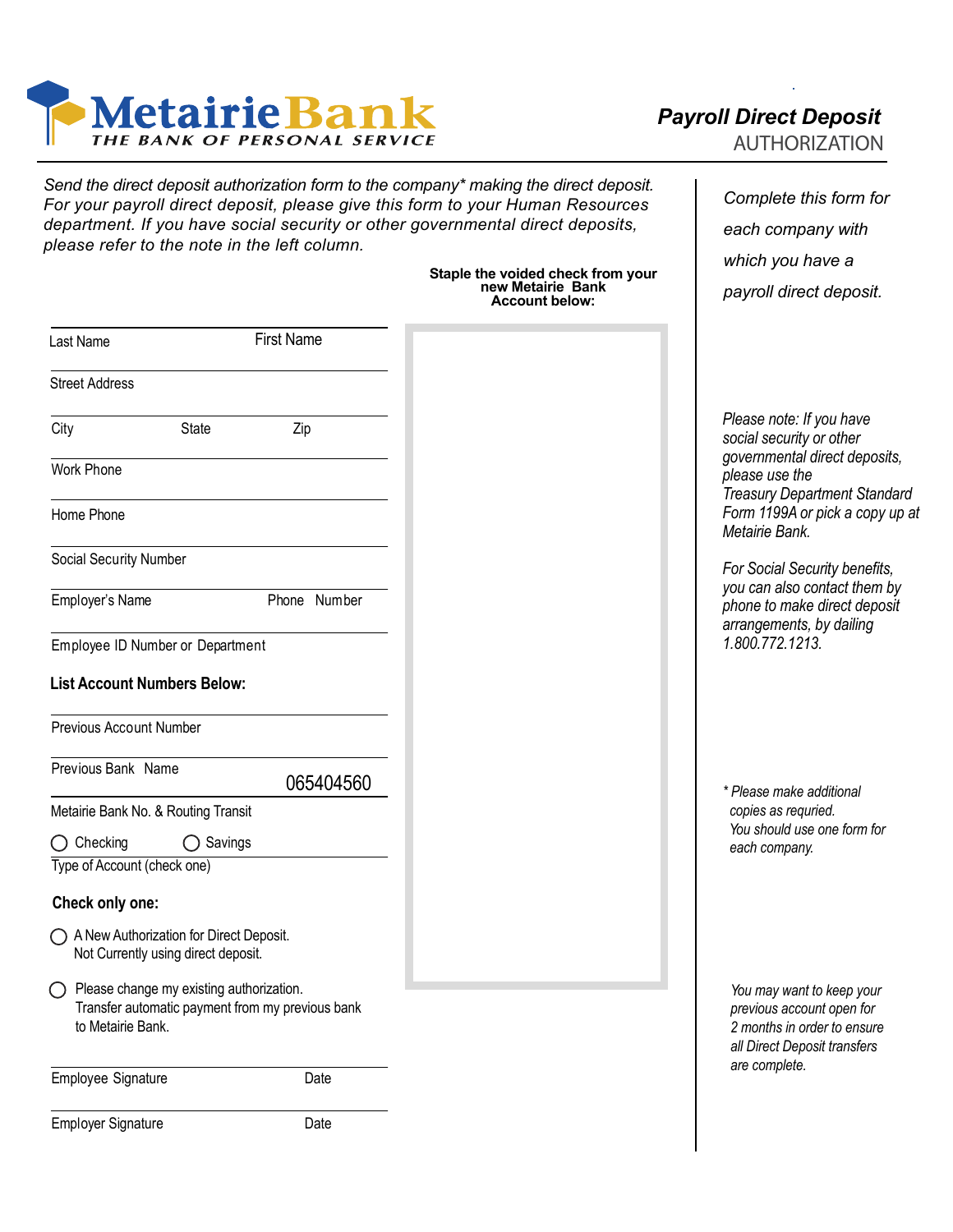

*This form will notify merchants to redirect automatic payments or automatic deposit transactions (ie. CD interest payments) to Metairie Bank. To ensure accuracy, please attach a voided check from your new Metairie Bank account to each Automatic Deposit Switch Form that you use (see below).*

| To:                                                        |                                                    | Staple the voided check from your<br>new Metairie Bank Account below: |  |
|------------------------------------------------------------|----------------------------------------------------|-----------------------------------------------------------------------|--|
| Merchant / Company Name                                    |                                                    |                                                                       |  |
| Merchant / Company Address                                 |                                                    |                                                                       |  |
| City                                                       | <b>State</b>                                       | Zip                                                                   |  |
| From:                                                      |                                                    |                                                                       |  |
| Name                                                       |                                                    |                                                                       |  |
| Address                                                    |                                                    |                                                                       |  |
| City                                                       | <b>State</b>                                       | Zip                                                                   |  |
| ID Number or Department                                    |                                                    |                                                                       |  |
| Please redirect my:                                        |                                                    |                                                                       |  |
| Automatic Payment<br>Ő                                     |                                                    | Automatic Deposit                                                     |  |
|                                                            | To my new Metairie Bank Checking Account effective |                                                                       |  |
| Immediately<br>$\left(\begin{array}{c} \end{array}\right)$ | Or Beginning                                       |                                                                       |  |
|                                                            |                                                    | 065404560                                                             |  |
|                                                            | Metairie Bank No. & Routing Transit                |                                                                       |  |
| Signature                                                  |                                                    |                                                                       |  |
|                                                            | Social Security / TAX Identification Number        |                                                                       |  |
| Daytime Phone Number                                       |                                                    |                                                                       |  |

*Complete and sign one copy of this form for each automatic payment or automatic depositor (other than payroll) and mail to the institution that deposits to your old account.*

*\* Please make additional copies as requried. You should use one form for each Automatic Depositor.*

*You may want to keep your previous account open for 2 months in order to ensure all Automatic Deposit transfers are complete.*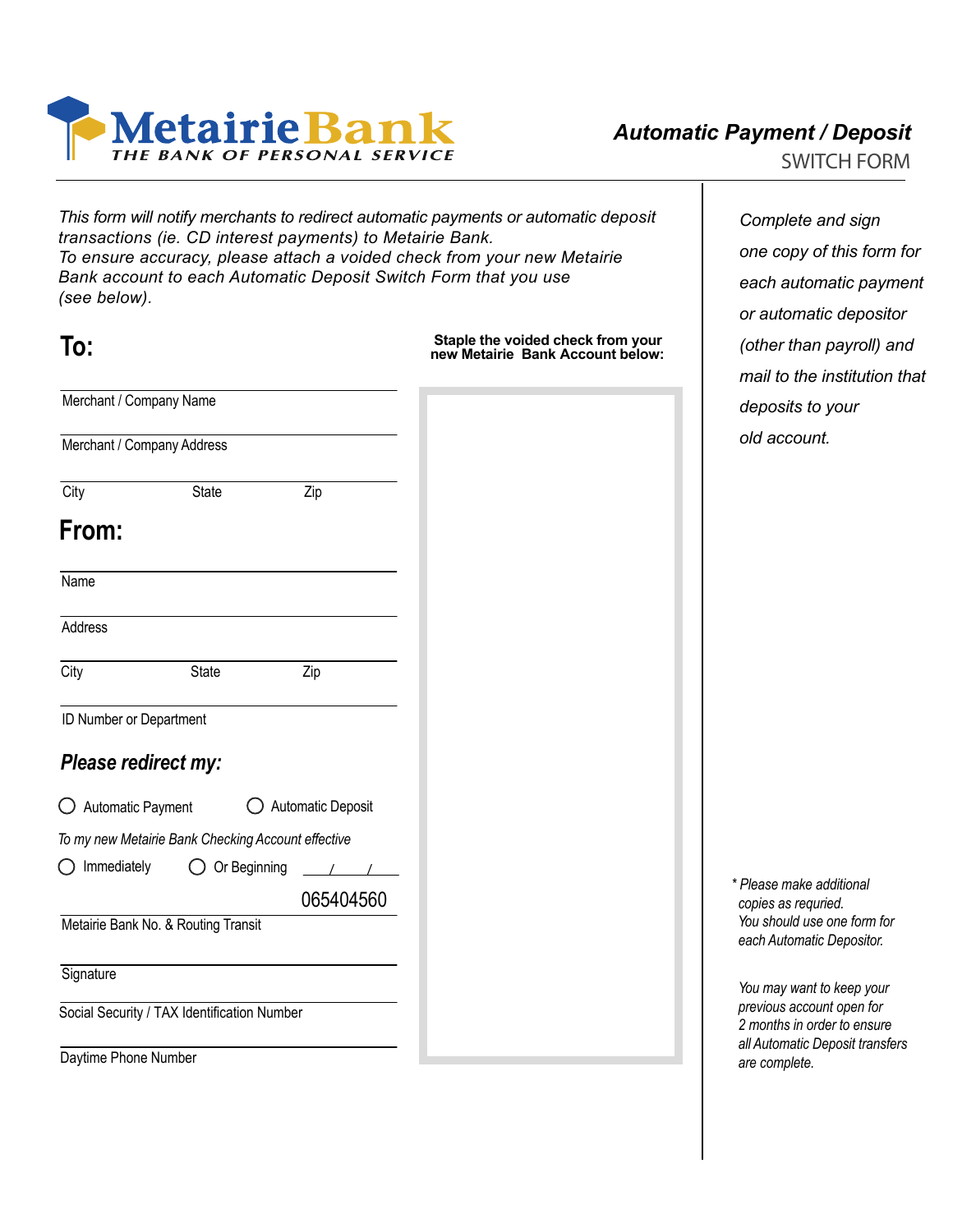

| To whom it may concern -<br>Please close my account described below.                                          | Complete this form<br>and return it to your |                     |                                              |
|---------------------------------------------------------------------------------------------------------------|---------------------------------------------|---------------------|----------------------------------------------|
| Name(s) on Account                                                                                            |                                             |                     | old bank.                                    |
| Social Security / TAX Identification Number                                                                   |                                             |                     |                                              |
| <b>Account Number</b>                                                                                         |                                             | <b>Account Type</b> |                                              |
| Check only one:                                                                                               |                                             |                     |                                              |
| No disbursement of funds is necessary.                                                                        |                                             |                     |                                              |
| The account balance is zero.                                                                                  |                                             |                     |                                              |
| I have depositied a check for the balance in my new bank.                                                     |                                             |                     |                                              |
| Disbursement of funds is necessary. Prepare a cashier's check<br>for the balance of my account payable to:    |                                             |                     |                                              |
| $\Box$ Names on account, and mail to:                                                                         |                                             |                     |                                              |
| Name                                                                                                          |                                             |                     |                                              |
| Address                                                                                                       |                                             |                     |                                              |
| City                                                                                                          | State                                       | Zip                 |                                              |
| Metairie Bank for the benefit of                                                                              |                                             |                     |                                              |
| Metairie Bank Account Holder's Name                                                                           |                                             |                     |                                              |
| To be deposited in Account Number:                                                                            |                                             |                     |                                              |
| Please include my Social Security Number:                                                                     |                                             |                     |                                              |
| Please prepare a cashier's check for the balance of my account, with the account<br>number above and mail to: |                                             |                     |                                              |
| <b>Metairie Bank</b><br><b>Customer Service</b><br>3344 Metairie Road<br>Metairie, La 70001                   |                                             |                     |                                              |
| Thank you for your prompt attention to this matter.                                                           |                                             |                     |                                              |
| Sincerely,                                                                                                    |                                             |                     |                                              |
| <b>Customer Signature</b>                                                                                     |                                             | Date                | One form should be used<br>for each request. |

Joint Account Holder Signature Date

*Please make additional copies as needed.*

## *Existing Account*

 $\overline{1}$ 

*CLOSING FORM*